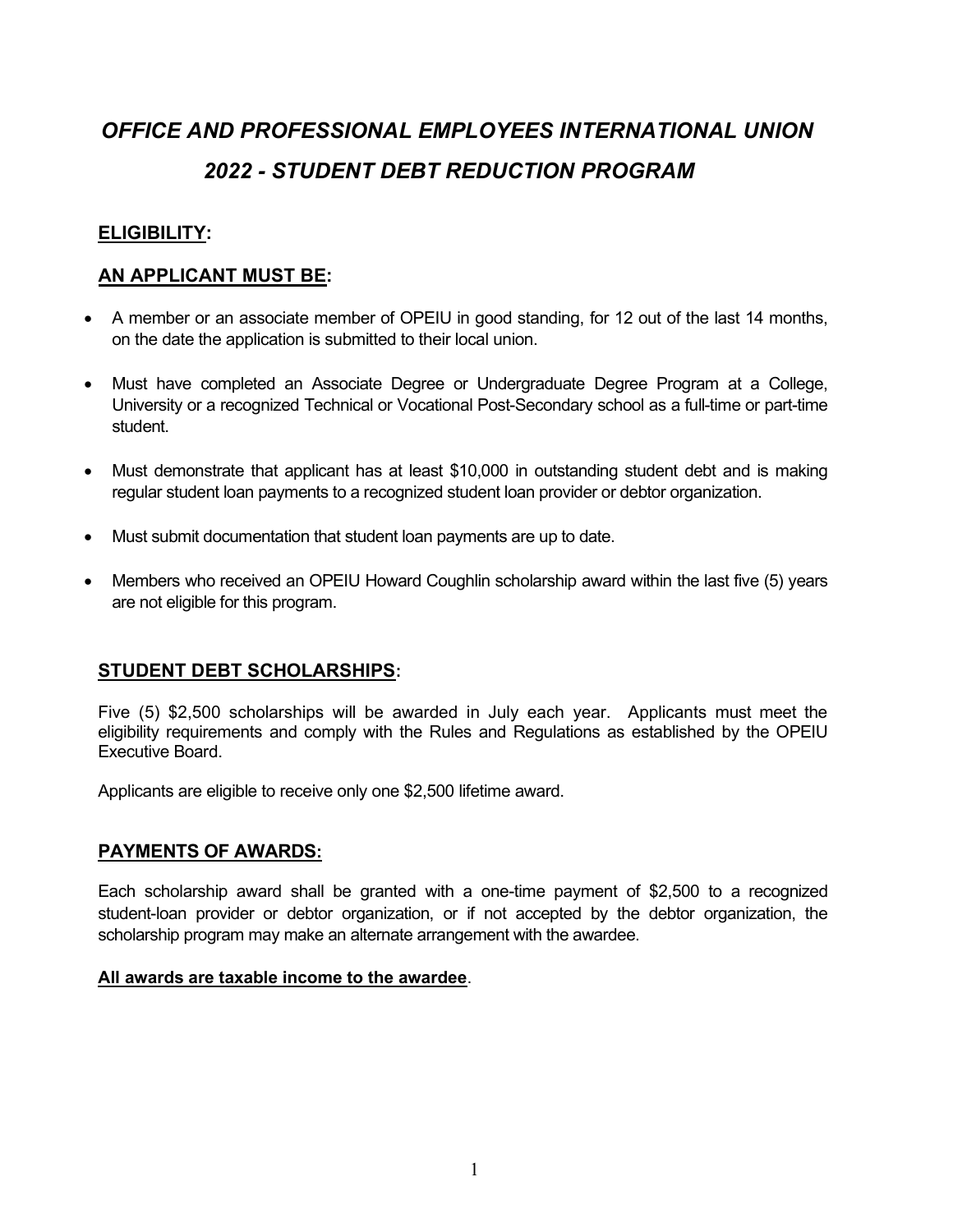## PROCEDURES:

Each applicant must file an official OPEIU Student Debt Reduction application.

Application forms must be endorsed by the Local Union President, Secretary-Treasurer or another authorized officer attesting that the member or associate member is in good standing. Such endorsement must be obtained **BEFORE** the application is submitted.

#### FORMS:

Application forms may be obtained at your local union office, the Secretary-Treasurer's office of the International Union or from the OPEIU website at **www.opeiu.org.** Once logged into the site, click on OPEIU Member Resources/OPEIU Membership Benefits link.

#### REQUIREMENTS:

Applicants must provide proof (Copy of Associate Degree OR Copy of Undergraduate Degree) that they have completed an Associate Degree or Undergraduate Degree Program at a College, University or a recognized Technical or Vocational post-secondary school as a full-time or part-time student.

### APPLICATION:

All applications must be emailed to stoffice@opeiu.org, and are due in the Secretary-Treasurer's office of the International Union no later than June 30, 2022.

#### SELECTION OF WINNERS:

Qualified applications will be entered into a drawing. All applicants will be notified in the month of July via email with the results of the drawing.